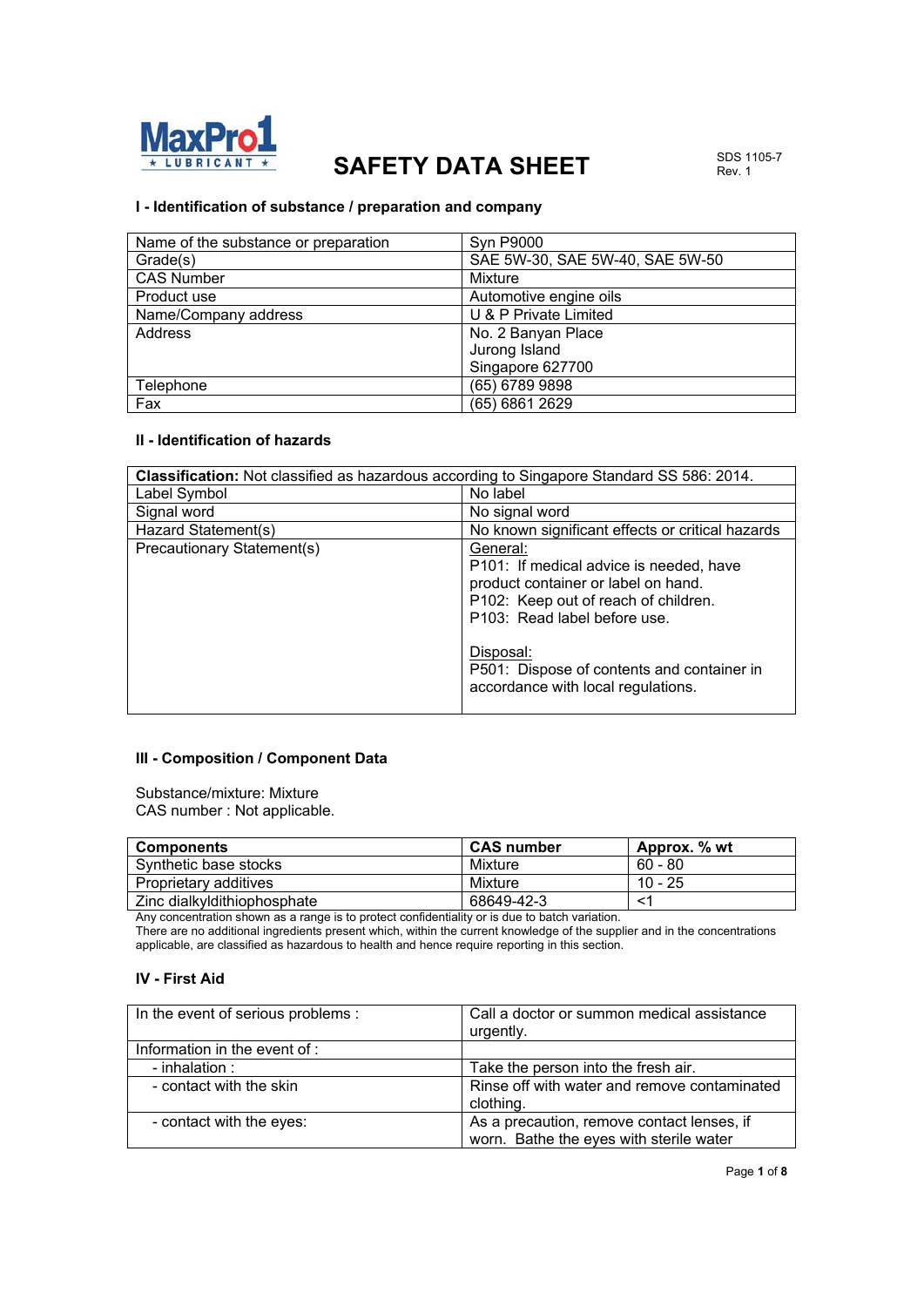| $-$ ingestion : | Do not induce vomiting. If person is conscious,<br>give water or milk. Never give anything by<br>mouth to an unconscious person. Take the<br>victim to hospital as soon as possible. |
|-----------------|--------------------------------------------------------------------------------------------------------------------------------------------------------------------------------------|
|                 |                                                                                                                                                                                      |

# **V - Fire-fighting procedures**

| Methods of extinguishing             | CO <sub>2</sub> , foam or dry chemical. Use fire                                                                                                                                                                                                          |
|--------------------------------------|-----------------------------------------------------------------------------------------------------------------------------------------------------------------------------------------------------------------------------------------------------------|
|                                      | extinguishing methods suitable to surrounding                                                                                                                                                                                                             |
|                                      | conditions.                                                                                                                                                                                                                                               |
| Flash point                          | $>200^{\circ}$ C                                                                                                                                                                                                                                          |
| Fire fighting instructions           | See Section 7 for proper handling and storage.                                                                                                                                                                                                            |
| Special methods of action            | None.                                                                                                                                                                                                                                                     |
| Combustion or decomposition products | Highly dependent on combustion conditions. A<br>complex mixture of airborne solids, liquids, and<br>gases including carbon monoxide, carbon<br>dioxide, and unidentified organic compounds<br>will be evolved when this material undergoes<br>combustion. |
| Protection for fire-fighters         | Wear full protective clothing and positive<br>pressure breathing apparatus.                                                                                                                                                                               |

# **VI - Measures to be taken in the event of accidental dispersion**

| Individual precautions :              | Depending on the risk of exposure, wear       |
|---------------------------------------|-----------------------------------------------|
|                                       | gloves, goggles, and protective clothing.     |
| Environmental protection precautions: | Design the installations and take all the     |
|                                       | measures necessary to avoid water and soil    |
|                                       | pollution: Containment, absorbent materials,  |
|                                       | etc.                                          |
| Methods of cleaning:                  | Remove all sources of fire                    |
| Recovery:                             | Dam and then recover with the aid of physical |
|                                       | resources.                                    |
| Disposal :                            | Send contaminated materials to an approved    |
|                                       | collection facility.                          |

# **VII - Handling and storage**

| General handling information  | Avoid contaminating soil or releasing this<br>material into sewage, drainage systems and<br>bodies of water. Do not get into eyes, on skin,<br>or on clothing. Keep out of the reach of<br>children. Wash thoroughly after handling.                                                                                                                                                                                                                                                                |
|-------------------------------|-----------------------------------------------------------------------------------------------------------------------------------------------------------------------------------------------------------------------------------------------------------------------------------------------------------------------------------------------------------------------------------------------------------------------------------------------------------------------------------------------------|
| Prevention of worker exposure | Ensure adequate ventilation is provided if there<br>is any risk of vapours, mists, or aerosols<br>forming                                                                                                                                                                                                                                                                                                                                                                                           |
| Storage                       | Keep well away from sources of heat. Avoid<br>the accumulation of static electricity. Provide<br>earthing. Use only receptacles, joints, pipes<br>etc. which are resistant to hydrocarbons.<br>Review all operations which have the potential<br>of generating and accumulating an electrostatic<br>charge and/or a flammable atmosphere<br>(including tank and container filling, splash<br>filling, tank cleaning, sampling, gauging, switch<br>loading, filtering, mixing, agitation, and vacuum |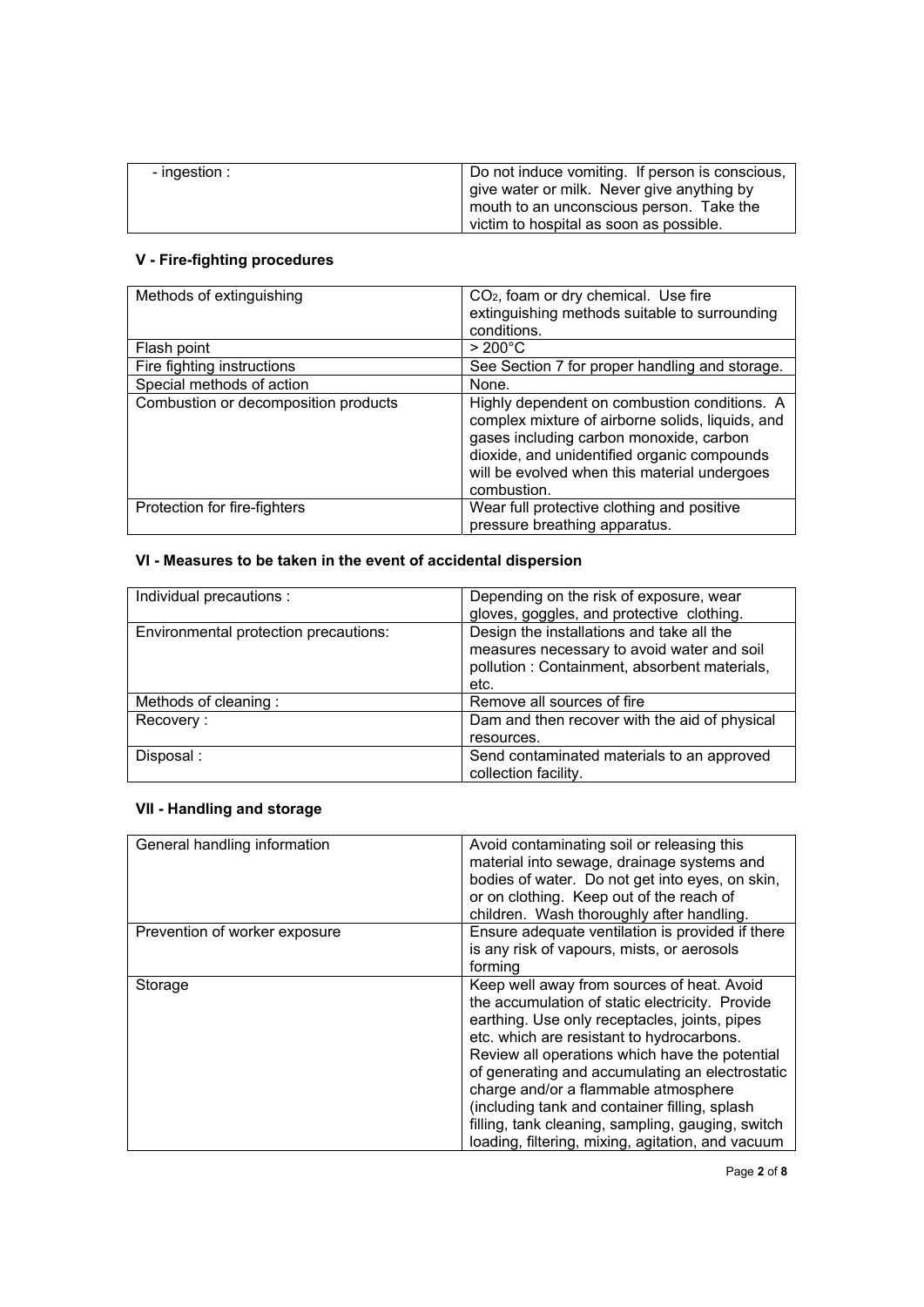| Storage conditions | truck operations) and use appropriate<br>mitigating procedures.<br>Periods of exposure to high temperatures<br>should be minimized. Water contamination<br>should be avoided.                                                                                                                                                                                                                                                                                                                                                                                                                                 |
|--------------------|---------------------------------------------------------------------------------------------------------------------------------------------------------------------------------------------------------------------------------------------------------------------------------------------------------------------------------------------------------------------------------------------------------------------------------------------------------------------------------------------------------------------------------------------------------------------------------------------------------------|
| Container warning  | Container is not designed to contain pressure.<br>Do not use pressure to empty container or it<br>may rupture with explosive force. Empty<br>containers retain product residue (solid, liquid,<br>and/or vapour) and can be dangerous. Do not<br>pressurize, cut, weld, braze, solder, drill, grind,<br>or expose such containers to heat, flame,<br>sparks, static electricity, or other sources of<br>ignition. They may explode and cause injury or<br>death. Empty containers should be completely<br>drained, properly closed, and promptly returned<br>to a drum reconditioner or disposed of properly. |

# **VIII - Exposure controls / personal protection**

| General considerations      | Consider the potential hazards of this material<br>(see Section 2), applicable exposure limits, job<br>activities, and other substances in the work<br>place when designing engineering controls and<br>selecting personal protective equipment. If<br>engineering controls or work practices are not<br>adequate to prevent exposure to harmful levels<br>of this material, the personal protective<br>equipment listed below is recommended. The<br>user should read and understand all<br>instructions and limitations supplied with the<br>equipment since protection is usually provided<br>for a limited time or under certain<br>circumstances. |                                                                                   |                                   |
|-----------------------------|--------------------------------------------------------------------------------------------------------------------------------------------------------------------------------------------------------------------------------------------------------------------------------------------------------------------------------------------------------------------------------------------------------------------------------------------------------------------------------------------------------------------------------------------------------------------------------------------------------------------------------------------------------|-----------------------------------------------------------------------------------|-----------------------------------|
| <b>Technical measures</b>   |                                                                                                                                                                                                                                                                                                                                                                                                                                                                                                                                                                                                                                                        | Use the product in a well-ventilated                                              |                                   |
|                             |                                                                                                                                                                                                                                                                                                                                                                                                                                                                                                                                                                                                                                                        | atmosphere with anti-deflagrating materials                                       |                                   |
| Monitoring parameters :     |                                                                                                                                                                                                                                                                                                                                                                                                                                                                                                                                                                                                                                                        |                                                                                   |                                   |
| Occupational Exposure limit | Country/<br>Agency                                                                                                                                                                                                                                                                                                                                                                                                                                                                                                                                                                                                                                     | <b>TWA</b>                                                                        | Ceiling/<br><b>Notation</b>       |
| (Oil Mist)                  | <b>ACGIH</b>                                                                                                                                                                                                                                                                                                                                                                                                                                                                                                                                                                                                                                           | $5 \text{ mg/m}^3$                                                                | 10 mg/m $3$<br>(STEL)             |
|                             | Singapore                                                                                                                                                                                                                                                                                                                                                                                                                                                                                                                                                                                                                                              | 5 mg/ $m3$                                                                        | 10 mg/ $\overline{m^3}$<br>(STEL) |
|                             |                                                                                                                                                                                                                                                                                                                                                                                                                                                                                                                                                                                                                                                        | Note: Limits/standards shown for guidance<br>only. Follow applicable regulations. |                                   |
| Respiratory protection      | Wear appropriate breathing equipment if<br>exposure levels exceed the limit values.                                                                                                                                                                                                                                                                                                                                                                                                                                                                                                                                                                    |                                                                                   |                                   |
| Protection for the hands    | Use impermeable hydrocarbon-resistant<br>gloves. Suggested materials for protective<br>gloves include: 4H (PE/EVAL), Nitrile Rubber,<br>Silver Shield, Viton.                                                                                                                                                                                                                                                                                                                                                                                                                                                                                          |                                                                                   |                                   |
| Protection for the eyes     | Wear goggles in the event of the risk of<br>emissions.                                                                                                                                                                                                                                                                                                                                                                                                                                                                                                                                                                                                 |                                                                                   |                                   |
| Hygiene measures            | Avoid prolonged and repeated contact with<br>skin.                                                                                                                                                                                                                                                                                                                                                                                                                                                                                                                                                                                                     |                                                                                   |                                   |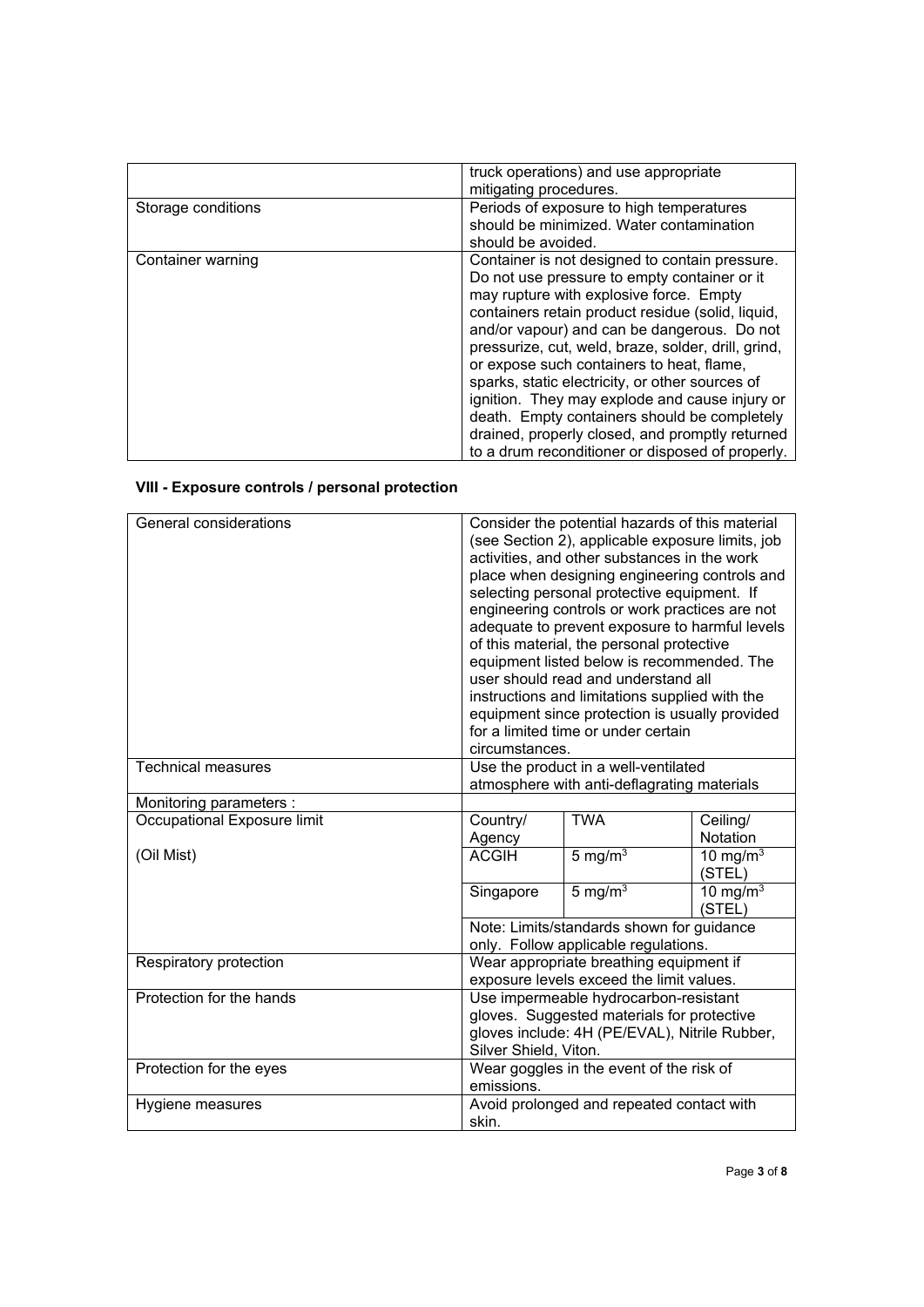# **IX - Physical and chemical properties**

| Physical state at 20°C           | Liquid                      |
|----------------------------------|-----------------------------|
| Colour                           | Pale amber                  |
| Odour                            | Mild odour                  |
| pH                               | Not applicable              |
| Flash point (Cleveland Open Cup) | $>200^{\circ}$ C            |
| Auto ignition temperature        | No data available           |
| Boiling point                    | $\sim$ 315°C                |
| Vapour pressure                  | <0.01 mmhg @ 37.8°C (100°F) |
| Vapour density (Air = $1$ )      | >1                          |
| Density at 15 °C                 | $0.84 - 0.86$ kg/l          |
| Solubility                       | Soluble in hydrocarbon;     |
|                                  | Insoluble in water          |
| Freezing point                   | No data available           |
| Viscosity at 40°C                | 50 - 130 cSt                |

# **X - Stability and reactivity**

| Stability                | Stable product at conventional temperatures<br>for storage, handling, and use. |
|--------------------------|--------------------------------------------------------------------------------|
| Dangerous reactions      | -                                                                              |
| Substances to be avoided | Avoid powerful acids and oxidising agents                                      |

# **XI - Toxicological data**

| Toxicity data         | Highly-refined petroleum lubricant oils<br>Mineral oil mists derived from highly refined oils<br>are reported to have low acute and sub-acute<br>toxicities in animals. Effects from single and<br>short-term repeated exposures to high<br>concentrations of mineral oil mists well above<br>applicable workplace exposure levels include<br>lung inflammatory reaction, lipoid granuloma<br>formation and lipoid pneumonia. In acute and<br>sub-acute studies involving exposures to lower<br>concentrations of mineral oil mists at or near<br>current work place exposure levels produced<br>no significant toxicological effects. In long term<br>studies (up to two years) no carcinogenic<br>effects have been reported in any animal<br>species tested. |
|-----------------------|-----------------------------------------------------------------------------------------------------------------------------------------------------------------------------------------------------------------------------------------------------------------------------------------------------------------------------------------------------------------------------------------------------------------------------------------------------------------------------------------------------------------------------------------------------------------------------------------------------------------------------------------------------------------------------------------------------------------------------------------------------------------|
| Acute toxicity:       |                                                                                                                                                                                                                                                                                                                                                                                                                                                                                                                                                                                                                                                                                                                                                                 |
| Contact with the eyes | May cause eye damages. Not expected to<br>cause prolonged or significant irritation or injury<br>during normal industrial use based on<br>toxicological tests on this product.                                                                                                                                                                                                                                                                                                                                                                                                                                                                                                                                                                                  |
| Contact with the skin | Not expected to cause irritation or injury during<br>normal industrial use based on toxicological<br>tests on this product. Prologed or repeated<br>skin contact may cause skin irritation including<br>redness, burning, drying, cracking, dermatitis,<br>oil acne and folliculitis.<br>DL $50 > 5.0$ g/kg (rabbit)                                                                                                                                                                                                                                                                                                                                                                                                                                            |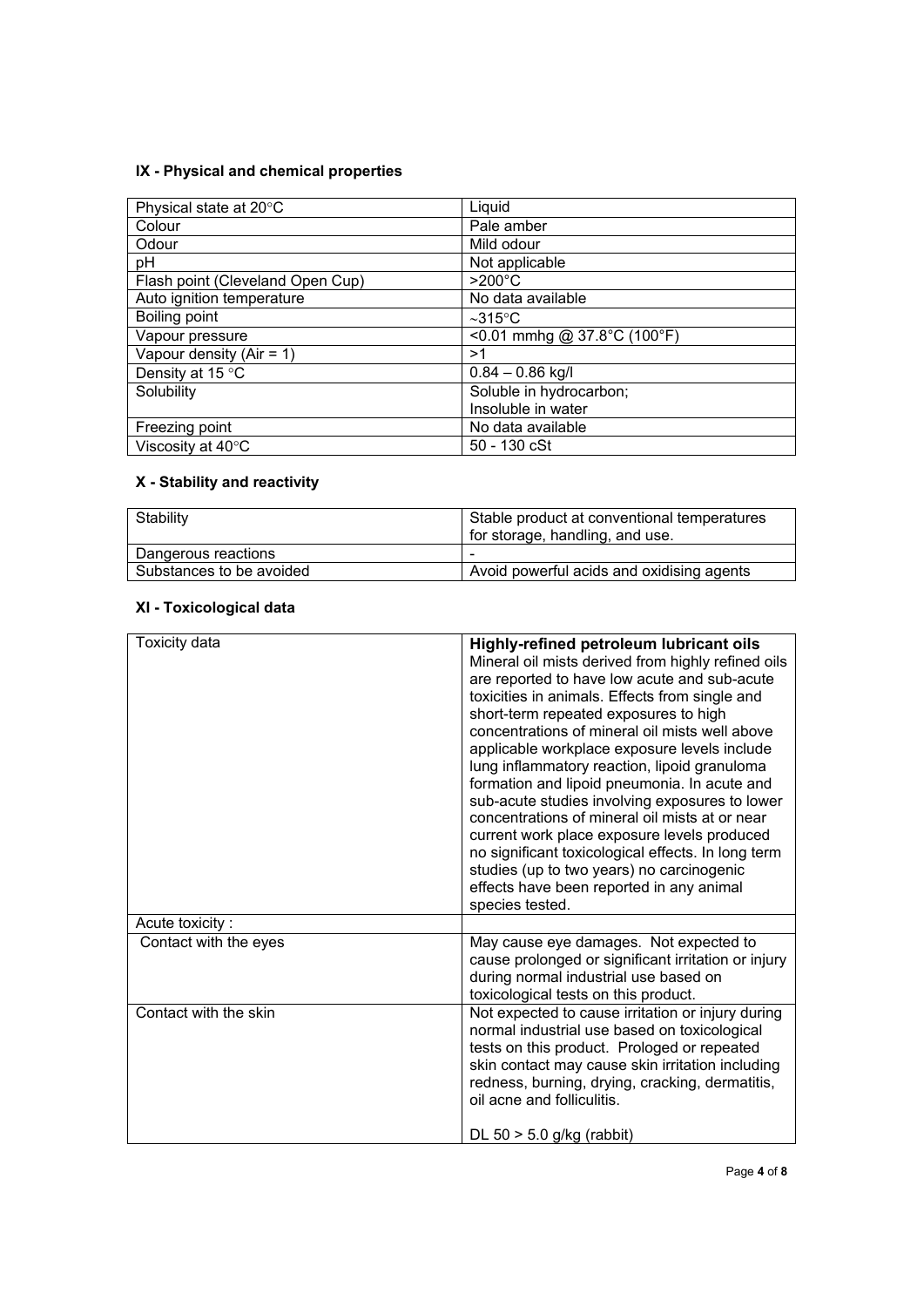|                                      | OSHA: Non toxic. Based on component(s)                           |
|--------------------------------------|------------------------------------------------------------------|
| - Acute dermal toxicity              | The acute dermal toxicity hazard is based on                     |
|                                      | evaluation of data for similar materials or                      |
| - Skin irritation                    | product components.<br>The skin irritation hazard is based on    |
|                                      |                                                                  |
|                                      | evaluation of data for similar materials or                      |
| - Skin sensitization                 | product components.<br>The skin sensitization hazard is based on |
|                                      | evaluation of data for similar materials or                      |
|                                      | product components.                                              |
| Ingestion                            | Expected to be harmful if swallowed. May                         |
|                                      | cause irritation of the gastrointestinal system.                 |
|                                      | Symptoms may include nausea.                                     |
|                                      |                                                                  |
|                                      | DL $50 > 5.0$ g/kg (rabbit)                                      |
|                                      | OSHA: Non toxic. Based on component(s)                           |
| - Acute oral toxicity                | The acute oral toxicity hazard is based on                       |
|                                      | evaluation of data for similar materials or                      |
|                                      | product components.                                              |
| Inhalation                           | Not expected to be harmful if inhaled. Contains                  |
|                                      | a petroleum-based mineral oil. May cause                         |
|                                      | respiratory irritation or other pulmonary effects                |
|                                      | following prolonged or repeated inhalation of oil                |
|                                      | mist at airborne levels above the                                |
|                                      | recommended oil mist exposure limit.                             |
|                                      | Symptoms of respiratory irritation may include                   |
|                                      | coughing and difficulty breathing.                               |
| - Acute inhalation toxicity          | The acute inhalation toxicity hazard is based                    |
|                                      | on evaluation of data for similar materials or                   |
|                                      | product components.                                              |
| Acute toxicity estimate              | Not determined                                                   |
| Additional toxicological information | This product contains petroleum base oils                        |
|                                      | which may be refined by various processes                        |
|                                      | including severe solvent extraction, severe                      |
|                                      | hydrocracking, or severe hydrotreating. None                     |
|                                      | of the oils requires a cancer warning under the                  |
|                                      | <b>OSHA Hazard Communication Standard (29</b>                    |
|                                      | CFR 1910.1200). These oils have not been                         |
|                                      | listed in the National Toxicology Program                        |
|                                      | (NTP) Annual Report nor have they been                           |
|                                      | classified by the International Agency for                       |
|                                      | Research on Cancer (IARC) as; carcinogenic                       |
|                                      | to humans (Group 1), probably carcinogenic to                    |
|                                      | humans (Group 2A), or possibly carcinogenic                      |
|                                      | to humans (Group 2B). These oils have not                        |
|                                      | been classified by the American Conference of                    |
|                                      | Governmental Industrial Hygienists (ACGIH)                       |
|                                      | as: confirmed human carcinogen (A1),                             |
|                                      | suspected human carcinogen (A2), or                              |
|                                      | confirmed animal carcinogen with unknown                         |
|                                      | relevance to humans (A3). During use in                          |
|                                      | engines, contamination of oil with low levels of                 |
|                                      | cancer-causing combustion products occurs.                       |
|                                      | Used motor oils have been shown to cause                         |
|                                      | skin cancer in mice following repeated                           |
|                                      | application and continuous exposure. Brief or                    |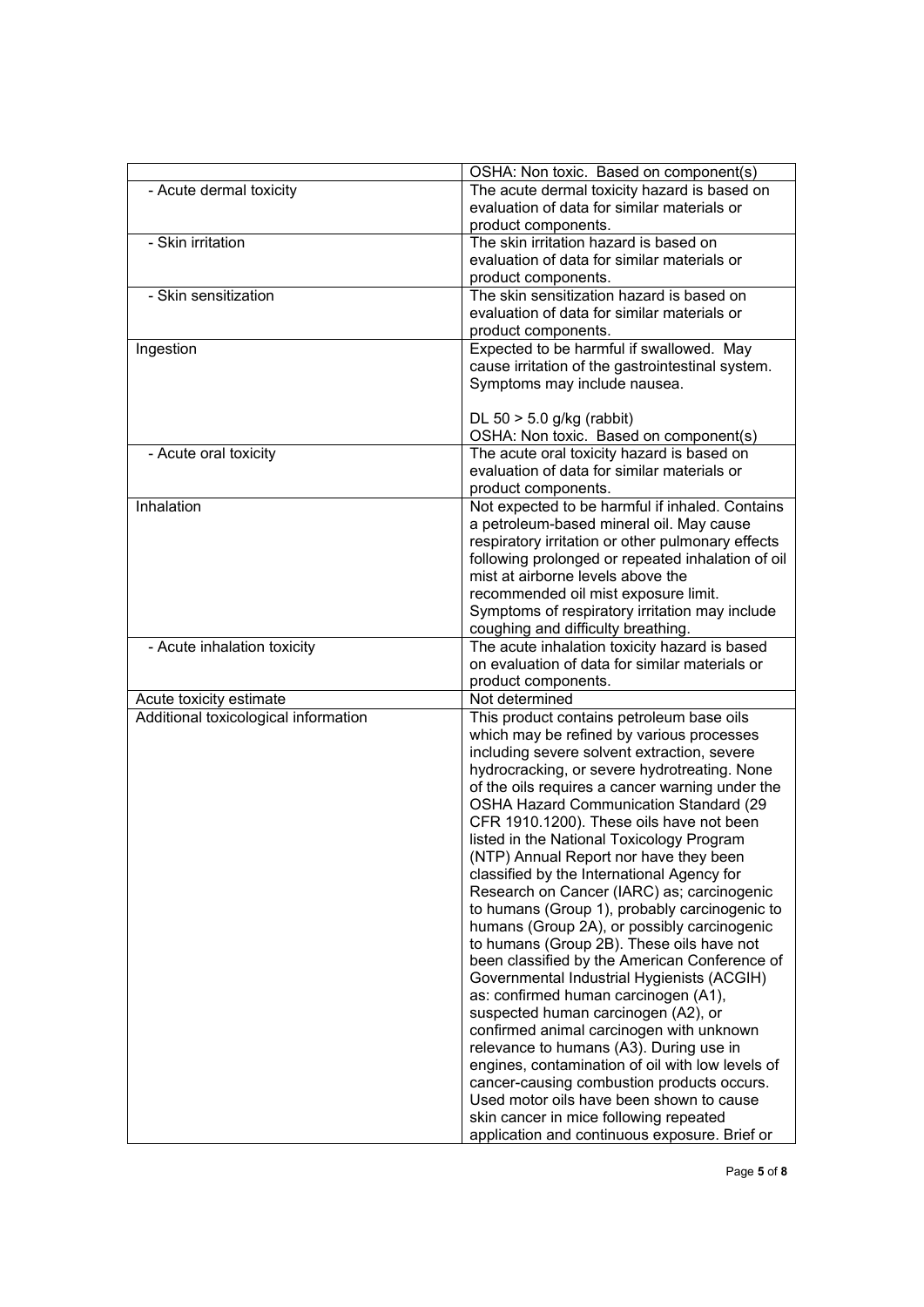| intermittent skin contact with used motor oil is<br>not expected to have serious effects in humans<br>  if the oil is thoroughly removed by washing with<br>soap and water. |
|-----------------------------------------------------------------------------------------------------------------------------------------------------------------------------|
|                                                                                                                                                                             |

### **XII - Ecological data**

| Ecotoxicity                   | This material is not expected to be harmful to |
|-------------------------------|------------------------------------------------|
|                               | aquatic organisms. The product has not been    |
|                               | tested. The statement has been derived from    |
|                               | the properties of the individual components.   |
|                               |                                                |
| Mobility                      | No data available                              |
| Persistence and degradability | This material is not expected to be readily    |
|                               | biodegradable. The product has not been        |
|                               | tested. The statement has been derived from    |
|                               | the properties of the individual components.   |
| Potential to bioaccumulate    | Bioconcentration factor: no data available     |
|                               | Octanol/water partition coefficient: no data   |
|                               | available                                      |

## **XIII – Disposal considerations**

| Surplus or wastes               | Do not discharge into the sewerage system or<br>natural environment. This product can be<br>disposed of in a suitable incinerator provided<br>that national/local legislation is compiled with. |
|---------------------------------|-------------------------------------------------------------------------------------------------------------------------------------------------------------------------------------------------|
| Methods relating to elimination | Recovery by a Specialist Waste Contractor,<br>with recycling or incineration in an approved<br>facility.                                                                                        |

## **XIV - Data relating to transport**

The description shown may not apply to all shipping situations. Consult 49CFR, or appropriate Dangerous Goods Regulations, for additional description requirements (e.g., technical name) and mode-specific or quantity-specific shipping requirements.<br>DOT Classifications: | Lubrica Lubricating Oil. Not regulated as Hazardous material for transportation under 49 CFR. IMO/IMDG shipping description Lubricating Oil. Not regulated as Dangerious goods for transportation under IMDG code ICAO/IATA shipping description Lubricating Oil. Not regulated as Dangerious goods for transportation under ICAO TI or IATA **DGR** Transport in bulk according to Annex II of MARPOL 73/78 and the IBC Code Not applicable Other information Not dangerous cargo. Keep separate from foodstuffs.

#### **XV - Regulatory data**

| <b>TSCA Inventory</b>                                                | This product and/or its components are listed<br>on the Toxic Substances Control Act (TSCA)<br>inventory.                                                               |
|----------------------------------------------------------------------|-------------------------------------------------------------------------------------------------------------------------------------------------------------------------|
| <b>SARA 302/304</b><br><b>Emergency Planning</b><br>and Notification | The Superfund Amendments and<br>Reauthorization Act of 1986 (SARA) Title III<br>requires facilities subject to Subparts 302 and<br>304 to submit emergency planning and |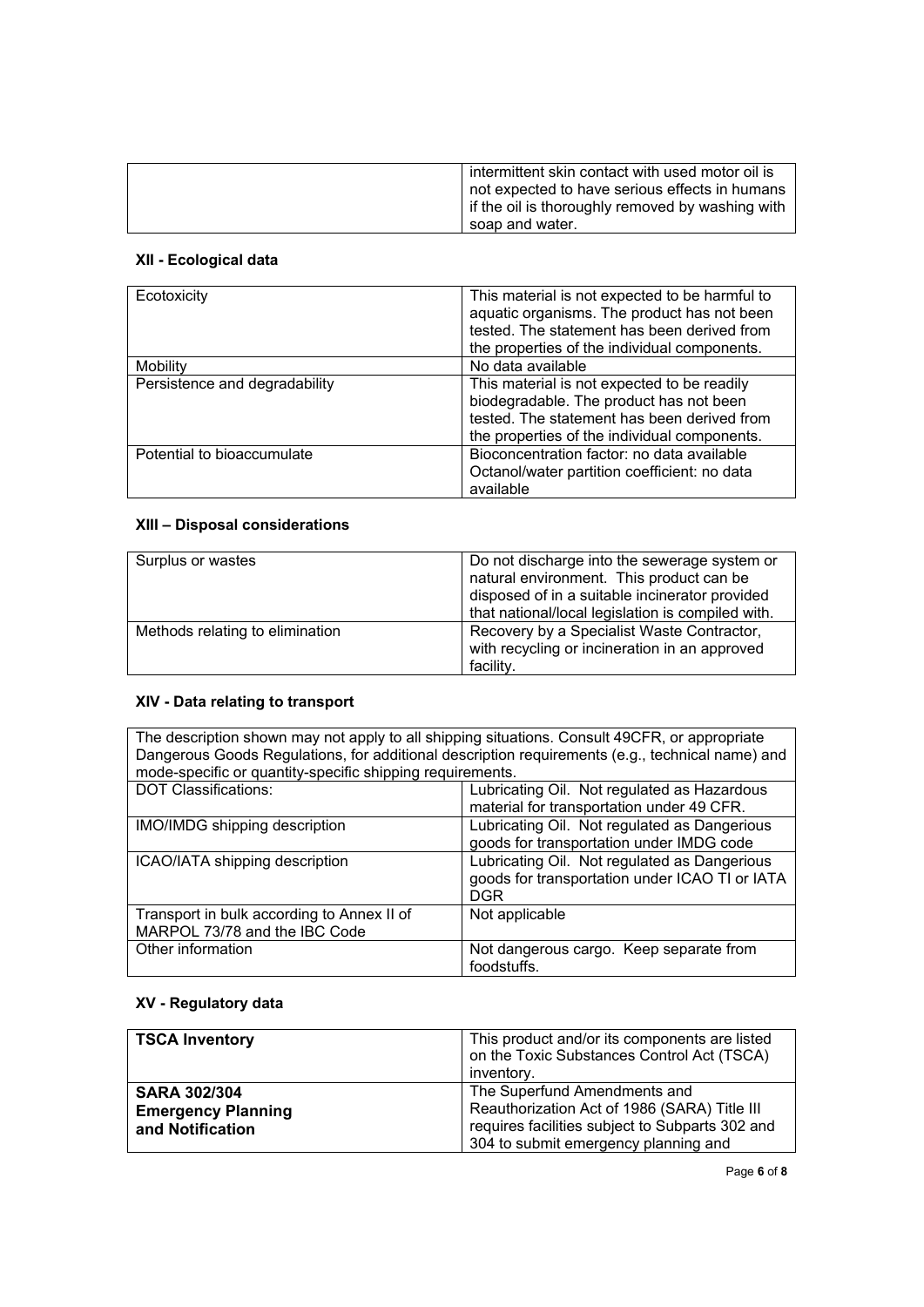|                                                              | notification information based on Threshold<br>Planning Quantities (TPQs) and Reportable<br>Quantities (RQs) for "Extremely Hazardous<br>Substances" listed in 40 CFR 302.4 and 40<br>CFR 355.<br>No component was identified.                                                                                                                                                                                                                                                                                                                                                                                                                                                              |
|--------------------------------------------------------------|---------------------------------------------------------------------------------------------------------------------------------------------------------------------------------------------------------------------------------------------------------------------------------------------------------------------------------------------------------------------------------------------------------------------------------------------------------------------------------------------------------------------------------------------------------------------------------------------------------------------------------------------------------------------------------------------|
|                                                              |                                                                                                                                                                                                                                                                                                                                                                                                                                                                                                                                                                                                                                                                                             |
| <b>SARA 311/312</b><br><b>Hazard Identification</b>          | The Superfund Amendments and<br>Reauthorization Act of 1986 (SARA) Title III<br>requires facilities subject to this subpart to<br>submit aggregate information on chemicals by<br>"Hazard Category" as defined in 40 CFR 370.2.<br>This material would be classified under the<br>following hazard categories:<br>No SARA 311/312 hazard categories identified.                                                                                                                                                                                                                                                                                                                             |
| <b>SARA 313 Toxic</b>                                        | This product contains the following                                                                                                                                                                                                                                                                                                                                                                                                                                                                                                                                                                                                                                                         |
| <b>Chemical Notification and</b><br><b>Release Reporting</b> | components in concentrations above de<br>minimis levels that are listed as toxic chemicals<br>in 40 CFR Part 372 pursuant to the<br>requirements of Section<br>313 of SARA:                                                                                                                                                                                                                                                                                                                                                                                                                                                                                                                 |
|                                                              | Zinc and zinc compounds, Concentration: <1%                                                                                                                                                                                                                                                                                                                                                                                                                                                                                                                                                                                                                                                 |
| <b>CERCLA</b>                                                | The Comprehensive Environmental Response,<br>Compensation, and Liability Act of 1980<br>(CERCLA) requires notification of the National<br>Response Center concerning release of<br>quantities of "hazardous substances" equal to<br>or greater than the reportable quantities (RQ's)<br>listed in 40 CFR 302.4. As defined by<br>CERCLA, the term "hazardous substance"<br>does not<br>include petroleum, including crude oil or any<br>fraction thereof which is not otherwise<br>specifically designated in 40 CFR 302.4.<br>Chemical substances present in this product or<br>refinery stream that may be subject to this<br>statute are:<br>Zinc and zinc compounds, Concentration: <1% |
| <b>Clean Water Act</b><br>(CWA)                              | This material is classified as an oil under<br>Section 311 of the Clean Water Act (CWA) and<br>the Oil Pollution Act of 1990 (OPA). Discharges<br>or spills which produce a visible sheen on<br>waters of the United States, their adjoining<br>shorelines, or into conduits leading to surface<br>waters must be reported to the EPA's National                                                                                                                                                                                                                                                                                                                                            |
|                                                              | Response Center at (800) 424-8802.                                                                                                                                                                                                                                                                                                                                                                                                                                                                                                                                                                                                                                                          |
| <b>OSHA Classification</b>                                   | Product is hazardous according to the OSHA<br>Hazard Communication Standard, 29<br>CFR 1910.1200, because it carries the<br>occupational exposure limit for mineral<br>oil mist                                                                                                                                                                                                                                                                                                                                                                                                                                                                                                             |
| <b>Ozone Depleting Substances (40 CFR 82</b>                 | This material does not contain nor was it                                                                                                                                                                                                                                                                                                                                                                                                                                                                                                                                                                                                                                                   |
| <b>Clean Air Act)</b>                                        | directly manufactured with any Class<br>I or Class II ozone depleting substances                                                                                                                                                                                                                                                                                                                                                                                                                                                                                                                                                                                                            |

**XVI - Other information**